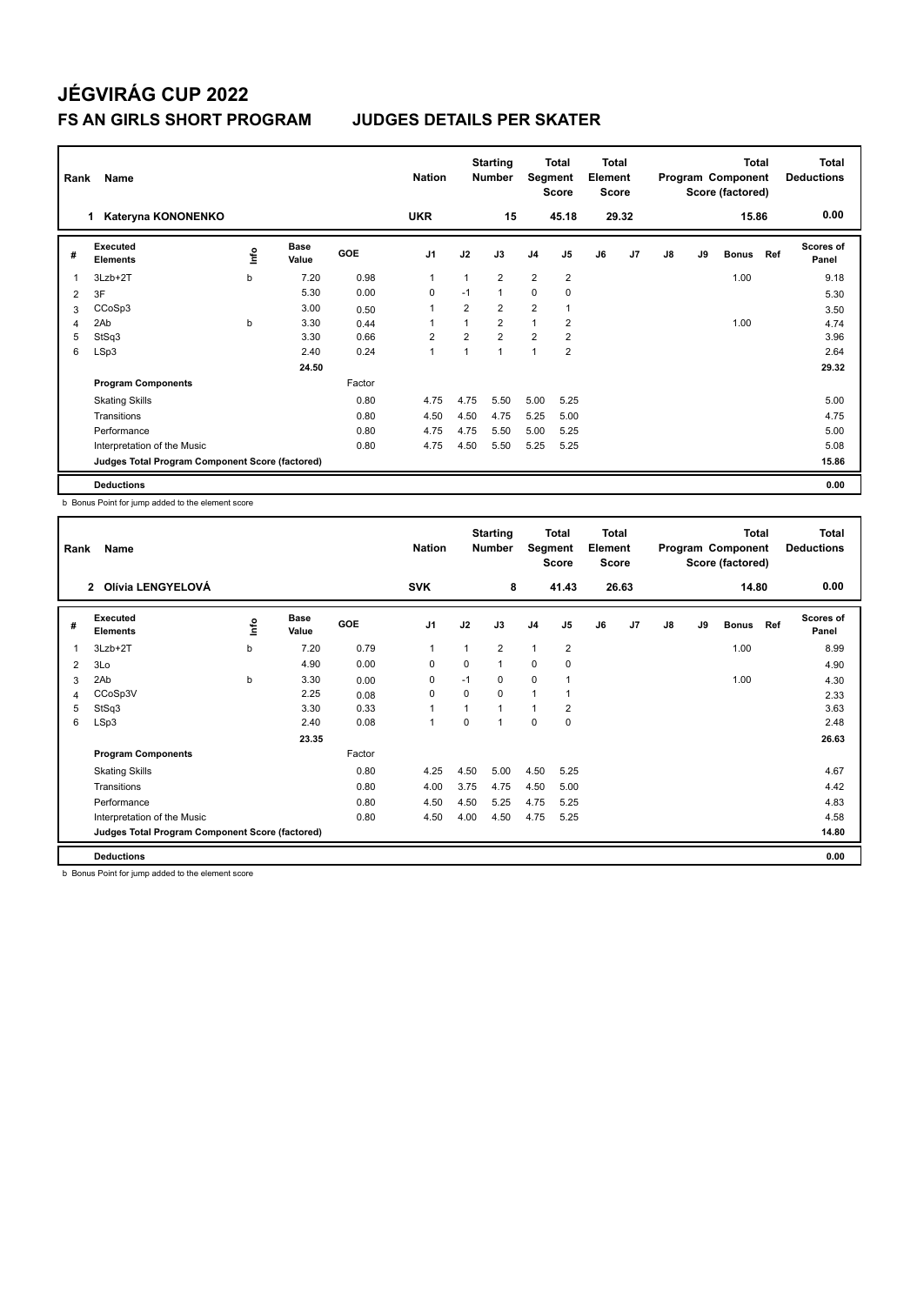| Rank           | Name                                            |      |                      |            |                |                | <b>Starting</b><br><b>Number</b> | Segment        | <b>Total</b><br><b>Score</b> | <b>Total</b><br>Element<br><b>Score</b> |       |    |    | <b>Total</b><br>Program Component<br>Score (factored) |     | <b>Total</b><br><b>Deductions</b> |
|----------------|-------------------------------------------------|------|----------------------|------------|----------------|----------------|----------------------------------|----------------|------------------------------|-----------------------------------------|-------|----|----|-------------------------------------------------------|-----|-----------------------------------|
|                | <b>Emmi AHLSTEDT</b><br>3                       |      |                      |            | <b>FIN</b>     |                | 3                                |                | 35.47                        |                                         | 21.67 |    |    | 13.80                                                 |     | 0.00                              |
| #              | Executed<br><b>Elements</b>                     | ١nf٥ | <b>Base</b><br>Value | <b>GOE</b> | J <sub>1</sub> | J2             | J3                               | J <sub>4</sub> | J5                           | J6                                      | J7    | J8 | J9 | <b>Bonus</b>                                          | Ref | <b>Scores of</b><br>Panel         |
| 1              | 2Ab                                             | b    | 3.30                 | $-0.99$    | -3             | $-3$           | $-4$                             | $-3$           | $-3$                         |                                         |       |    |    | 1.00                                                  |     | 3.31                              |
| 2              | $3Sb+2T$                                        | b    | 5.60                 | 0.00       | $\mathbf 0$    | 0              | 0                                | $-1$           | 0                            |                                         |       |    |    | 1.00                                                  |     | 6.60                              |
| 3              | SSp3                                            |      | 2.10                 | 0.14       | 0              |                | $\Omega$                         | $\mathbf{1}$   |                              |                                         |       |    |    |                                                       |     | 2.24                              |
| $\overline{4}$ | 3Tq                                             | q    | 4.20                 | $-0.84$    | $-2$           | $-2$           | $-2$                             | $-2$           | $-2$                         |                                         |       |    |    |                                                       |     | 3.36                              |
| 5              | StSq2                                           |      | 2.60                 | 0.26       | $\mathbf 0$    | $\overline{2}$ | $\mathbf{1}$                     | $\overline{1}$ |                              |                                         |       |    |    |                                                       |     | 2.86                              |
| 6              | CCoSp3                                          |      | 3.00                 | 0.30       | $\mathbf{1}$   | $\overline{2}$ | $\Omega$                         | 1              |                              |                                         |       |    |    |                                                       |     | 3.30                              |
|                |                                                 |      | 20.80                |            |                |                |                                  |                |                              |                                         |       |    |    |                                                       |     | 21.67                             |
|                | <b>Program Components</b>                       |      |                      | Factor     |                |                |                                  |                |                              |                                         |       |    |    |                                                       |     |                                   |
|                | <b>Skating Skills</b>                           |      |                      | 0.80       | 4.25           | 4.25           | 4.25                             | 4.25           | 4.50                         |                                         |       |    |    |                                                       |     | 4.25                              |
|                | Transitions                                     |      |                      | 0.80       | 3.75           | 4.25           | 4.25                             | 4.25           | 4.25                         |                                         |       |    |    |                                                       |     | 4.25                              |
|                | Performance                                     |      |                      | 0.80       | 4.00           | 4.50           | 4.50                             | 4.25           | 4.25                         |                                         |       |    |    |                                                       |     | 4.33                              |
|                | Interpretation of the Music                     |      |                      | 0.80       | 4.00           | 4.25           | 4.50                             | 4.50           | 4.50                         |                                         |       |    |    |                                                       |     | 4.42                              |
|                | Judges Total Program Component Score (factored) |      |                      |            |                |                |                                  |                |                              |                                         |       |    |    |                                                       |     | 13.80                             |
|                | <b>Deductions</b>                               |      |                      |            |                |                |                                  |                |                              |                                         |       |    |    |                                                       |     | 0.00                              |

q Jump landed on the quarter b Bonus Point for jump added to the element score

| Rank | Name                                            |      | <b>Nation</b>        |         | <b>Starting</b><br><b>Number</b> | Segment | Total<br><b>Score</b> | <b>Total</b><br>Element<br>Score |                |    |                | <b>Total</b><br>Program Component<br>Score (factored) |    | <b>Total</b><br><b>Deductions</b> |     |                           |
|------|-------------------------------------------------|------|----------------------|---------|----------------------------------|---------|-----------------------|----------------------------------|----------------|----|----------------|-------------------------------------------------------|----|-----------------------------------|-----|---------------------------|
|      | <b>Diana BARABASH</b><br>4                      |      |                      |         | <b>UKR</b>                       |         | 12                    |                                  | 32.14          |    | 19.00          |                                                       |    | 13.14                             |     | 0.00                      |
| #    | Executed<br><b>Elements</b>                     | ١nf٥ | <b>Base</b><br>Value | GOE     | J <sub>1</sub>                   | J2      | J3                    | J <sub>4</sub>                   | J <sub>5</sub> | J6 | J <sub>7</sub> | J8                                                    | J9 | <b>Bonus</b>                      | Ref | <b>Scores of</b><br>Panel |
| 1    | 2Ab                                             | b    | 3.30                 | 0.00    | 0                                | $-1$    | 0                     | $\mathbf 0$                      | 0              |    |                |                                                       |    | 1.00                              |     | 4.30                      |
| 2    | 3F<<                                            | <<   | 1.80                 | $-0.60$ | -4                               | -3      | $-4$                  | $-3$                             | -3             |    |                |                                                       |    |                                   |     | 1.20                      |
| 3    | LSp3                                            |      | 2.40                 | 0.24    | $\overline{1}$                   | 1       | 1                     | $\mathbf{1}$                     | $\overline{1}$ |    |                |                                                       |    |                                   |     | 2.64                      |
| 4    | StSq1                                           |      | 1.80                 | 0.18    |                                  | 1       | 1                     | 1                                | 0              |    |                |                                                       |    |                                   |     | 1.98                      |
| 5    | 3Sqb+2T                                         | b    | 5.60                 | $-0.72$ | $-2$                             | $-1$    | $-2$                  | $-2$                             | 0              |    |                |                                                       |    | 1.00                              |     | 5.88                      |
| 6    | CCoSp3                                          |      | 3.00                 | 0.00    | 0                                | 0       | 0                     | 0                                | 0              |    |                |                                                       |    |                                   |     | 3.00                      |
|      |                                                 |      | 17.90                |         |                                  |         |                       |                                  |                |    |                |                                                       |    |                                   |     | 19.00                     |
|      | <b>Program Components</b>                       |      |                      | Factor  |                                  |         |                       |                                  |                |    |                |                                                       |    |                                   |     |                           |
|      | <b>Skating Skills</b>                           |      |                      | 0.80    | 4.50                             | 4.25    | 4.50                  | 4.25                             | 4.25           |    |                |                                                       |    |                                   |     | 4.33                      |
|      | Transitions                                     |      |                      | 0.80    | 4.00                             | 3.50    | 4.25                  | 4.00                             | 4.00           |    |                |                                                       |    |                                   |     | 4.00                      |
|      | Performance                                     |      |                      | 0.80    | 4.00                             | 3.75    | 4.00                  | 3.75                             | 4.25           |    |                |                                                       |    |                                   |     | 3.92                      |
|      | Interpretation of the Music                     |      |                      | 0.80    | 4.25                             | 3.75    | 4.25                  | 4.00                             | 4.25           |    |                |                                                       |    |                                   |     | 4.17                      |
|      | Judges Total Program Component Score (factored) |      |                      |         |                                  |         |                       |                                  |                |    |                |                                                       |    |                                   |     | 13.14                     |
|      | <b>Deductions</b>                               |      |                      |         |                                  |         |                       |                                  |                |    |                |                                                       |    |                                   |     | 0.00                      |

<< Downgraded jump q Jump landed on the quarter b Bonus Point for jump added to the element score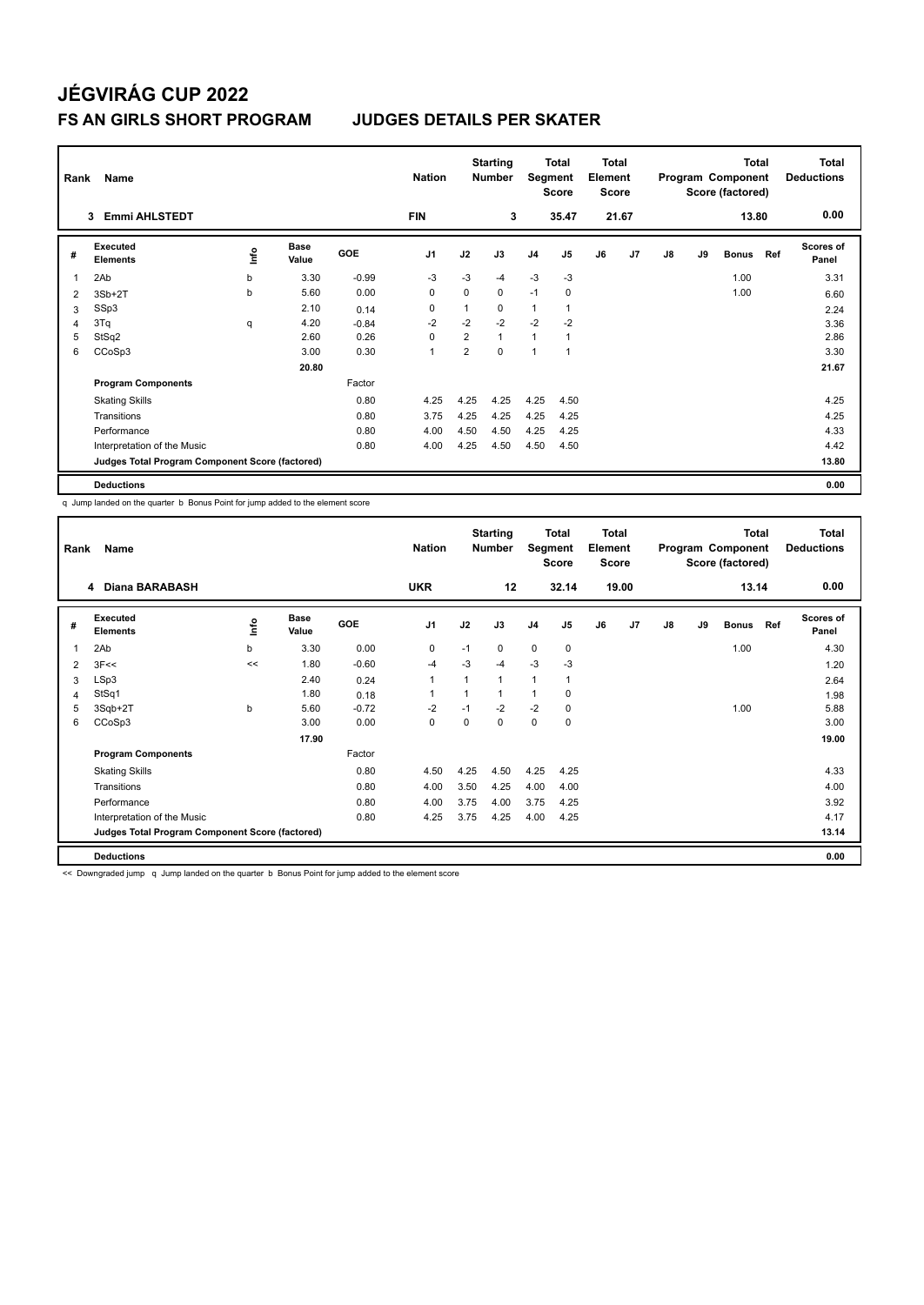| Rank | Name                                            |    | <b>Nation</b>        |            | <b>Starting</b><br><b>Number</b> | Segment  | Total<br><b>Score</b> | <b>Total</b><br>Element<br><b>Score</b> |                |    |                | <b>Total</b><br>Program Component<br>Score (factored) |    | <b>Total</b><br><b>Deductions</b> |     |                           |
|------|-------------------------------------------------|----|----------------------|------------|----------------------------------|----------|-----------------------|-----------------------------------------|----------------|----|----------------|-------------------------------------------------------|----|-----------------------------------|-----|---------------------------|
|      | 5 Laura VIRÁNYI                                 |    |                      |            | <b>HUN</b>                       |          | 1                     |                                         | 30.30          |    | 17.28          |                                                       |    | 13.52                             |     | $-0.50$                   |
| #    | Executed<br><b>Elements</b>                     | ۴ů | <b>Base</b><br>Value | <b>GOE</b> | J <sub>1</sub>                   | J2       | J3                    | J <sub>4</sub>                          | J <sub>5</sub> | J6 | J <sub>7</sub> | J8                                                    | J9 | <b>Bonus</b>                      | Ref | <b>Scores of</b><br>Panel |
| 1    | $2F+2Lo$                                        |    | 3.50                 | $-0.06$    | 0                                | 0        | 0                     | $-1$                                    | $-1$           |    |                |                                                       |    |                                   |     | 3.44                      |
| 2    | CCoSp3                                          |    | 3.00                 | 0.30       |                                  | 1        | 1                     | $\mathbf{1}$                            | 0              |    |                |                                                       |    |                                   |     | 3.30                      |
| 3    | 3S<<                                            | << | 1.30                 | $-0.65$    | $-5$                             | $-5$     | $-5$                  | $-5$                                    | -5             |    |                |                                                       |    |                                   |     | 0.65                      |
| 4    | StSq2                                           |    | 2.60                 | 0.35       | $\mathbf{1}$                     | 2        | $\overline{2}$        | $\mathbf{1}$                            | $\mathbf{1}$   |    |                |                                                       |    |                                   |     | 2.95                      |
| 5    | 2Ab                                             | b  | 3.30                 | 0.11       |                                  | $\Omega$ | $\overline{1}$        | $\Omega$                                | 0              |    |                |                                                       |    | 1.00                              |     | 4.41                      |
| 6    | CSp3                                            |    | 2.30                 | 0.23       | $\overline{1}$                   | 1        | 1                     | 1                                       | 0              |    |                |                                                       |    |                                   |     | 2.53                      |
|      |                                                 |    | 16.00                |            |                                  |          |                       |                                         |                |    |                |                                                       |    |                                   |     | 17.28                     |
|      | <b>Program Components</b>                       |    |                      | Factor     |                                  |          |                       |                                         |                |    |                |                                                       |    |                                   |     |                           |
|      | <b>Skating Skills</b>                           |    |                      | 0.80       | 4.25                             | 4.00     | 4.50                  | 4.25                                    | 4.25           |    |                |                                                       |    |                                   |     | 4.25                      |
|      | Transitions                                     |    |                      | 0.80       | 4.00                             | 3.75     | 4.25                  | 4.00                                    | 4.00           |    |                |                                                       |    |                                   |     | 4.00                      |
|      | Performance                                     |    |                      | 0.80       | 4.50                             | 4.25     | 4.50                  | 4.25                                    | 4.25           |    |                |                                                       |    |                                   |     | 4.33                      |
|      | Interpretation of the Music                     |    |                      | 0.80       | 4.25                             | 4.25     | 4.75                  | 4.25                                    | 4.50           |    |                |                                                       |    |                                   |     | 4.33                      |
|      | Judges Total Program Component Score (factored) |    |                      |            |                                  |          |                       |                                         |                |    |                |                                                       |    |                                   |     | 13.52                     |
|      | <b>Deductions</b>                               |    | Falls:               | $-0.50$    |                                  |          |                       |                                         |                |    |                |                                                       |    |                                   |     | $-0.50$                   |

<< Downgraded jump b Bonus Point for jump added to the element score

| Rank           | Name                                            |         |                      |         | <b>Nation</b>  |          | <b>Starting</b><br><b>Number</b> | Segment        | Total<br><b>Score</b> | <b>Total</b><br>Element<br><b>Score</b> |                |    |    | Total<br>Program Component<br>Score (factored) |     | Total<br><b>Deductions</b> |
|----------------|-------------------------------------------------|---------|----------------------|---------|----------------|----------|----------------------------------|----------------|-----------------------|-----------------------------------------|----------------|----|----|------------------------------------------------|-----|----------------------------|
|                | <b>Emma HIEZL</b><br>6                          |         |                      |         | <b>HUN</b>     |          | 4                                |                | 28.16                 |                                         | 15.60          |    |    | 13.06                                          |     | $-0.50$                    |
| #              | Executed<br><b>Elements</b>                     | ۴d      | <b>Base</b><br>Value | GOE     | J <sub>1</sub> | J2       | J3                               | J <sub>4</sub> | J <sub>5</sub>        | J6                                      | J <sub>7</sub> | J8 | J9 | <b>Bonus</b>                                   | Ref | Scores of<br>Panel         |
| $\overline{1}$ | 2Ab                                             | b       | 3.30                 | $-0.66$ | $-1$           | $-1$     | $-2$                             | $-3$           | $-3$                  |                                         |                |    |    | 1.00                                           |     | 3.64                       |
| 2              | StSq2                                           |         | 2.60                 | 0.09    | -1             | $\Omega$ | 1                                | 0              | 0                     |                                         |                |    |    |                                                |     | 2.69                       |
| 3              | 3S<                                             | $\prec$ | 3.44                 | $-1.72$ | $-5$           | $-5$     | $-5$                             | $-5$           | $-5$                  |                                         |                |    |    |                                                |     | 1.72                       |
| 4              | CCoSp3                                          |         | 3.00                 | 0.00    | 0              | 0        | 0                                | 0              | 0                     |                                         |                |    |    |                                                |     | 3.00                       |
| 5              | 2F!+2Lo<                                        | $\,<$   | 3.16                 | $-0.78$ | -4             | $-4$     | $-5$                             | $-5$           | -4                    |                                         |                |    |    |                                                |     | 2.38                       |
| 6              | SSp3                                            |         | 2.10                 | 0.07    | $\mathbf 0$    | 1        | 0                                | $\mathbf{1}$   | 0                     |                                         |                |    |    |                                                |     | 2.17                       |
|                |                                                 |         | 17.60                |         |                |          |                                  |                |                       |                                         |                |    |    |                                                |     | 15.60                      |
|                | <b>Program Components</b>                       |         |                      | Factor  |                |          |                                  |                |                       |                                         |                |    |    |                                                |     |                            |
|                | <b>Skating Skills</b>                           |         |                      | 0.80    | 4.25           | 3.75     | 4.00                             | 4.25           | 4.00                  |                                         |                |    |    |                                                |     | 4.08                       |
|                | Transitions                                     |         |                      | 0.80    | 4.00           | 3.25     | 4.00                             | 4.50           | 3.75                  |                                         |                |    |    |                                                |     | 3.92                       |
|                | Performance                                     |         |                      | 0.80    | 4.00           | 4.00     | 4.25                             | 4.25           | 3.75                  |                                         |                |    |    |                                                |     | 4.08                       |
|                | Interpretation of the Music                     |         |                      | 0.80    | 4.25           | 3.75     | 4.25                             | 4.25           | 4.25                  |                                         |                |    |    |                                                |     | 4.25                       |
|                | Judges Total Program Component Score (factored) |         |                      |         |                |          |                                  |                |                       |                                         |                |    |    |                                                |     | 13.06                      |
|                | <b>Deductions</b>                               |         | Falls:               | $-0.50$ |                |          |                                  |                |                       |                                         |                |    |    |                                                |     | $-0.50$                    |

< Under-rotated jump ! Not clear edge b Bonus Point for jump added to the element score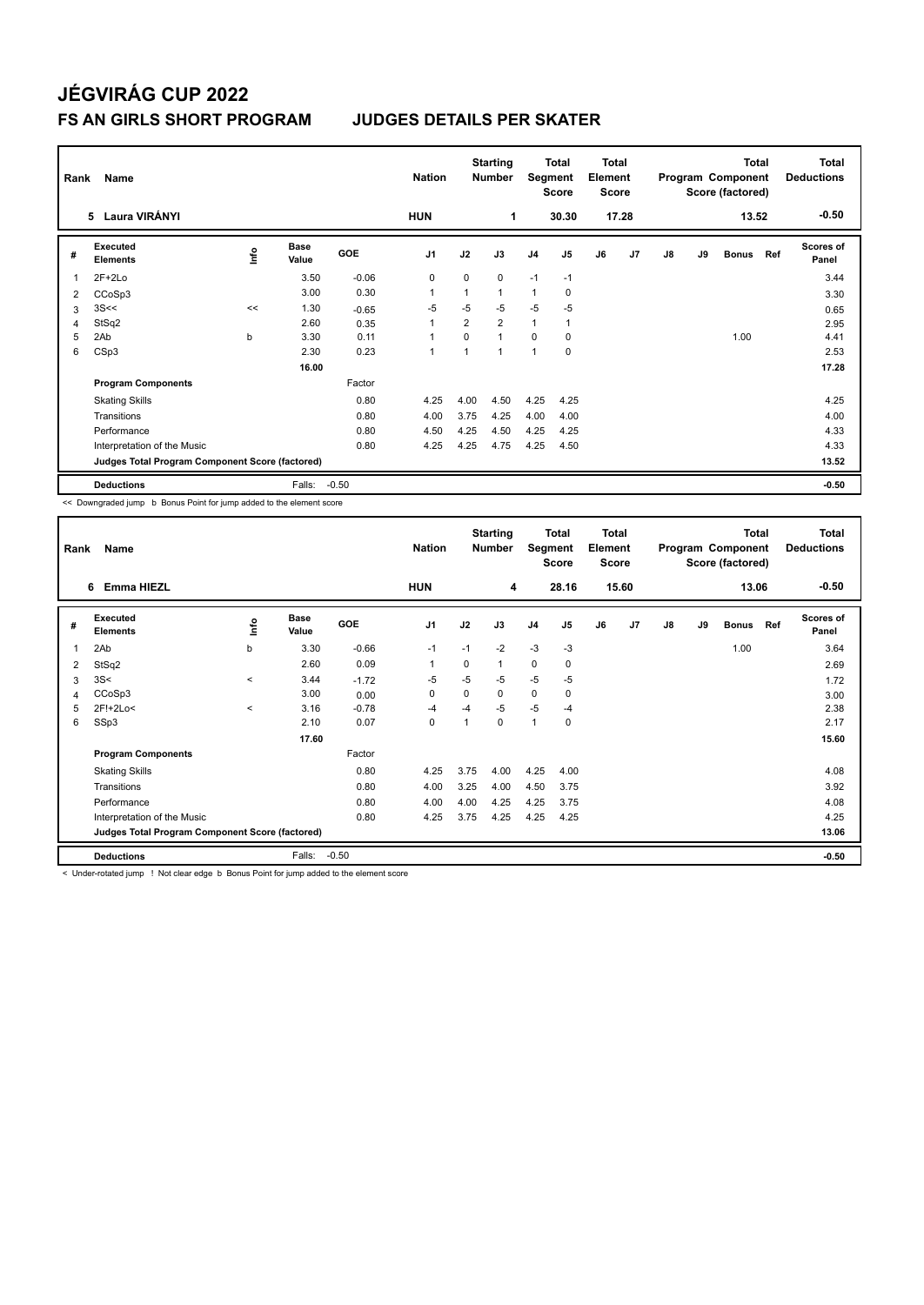| Rank                    | Name                                            |      | <b>Nation</b>        |         | <b>Starting</b><br><b>Number</b> | Segment  | Total<br><b>Score</b> | Total<br>Element<br><b>Score</b> |                |    |                | <b>Total</b><br>Program Component<br>Score (factored) |    | <b>Total</b><br><b>Deductions</b> |     |                           |
|-------------------------|-------------------------------------------------|------|----------------------|---------|----------------------------------|----------|-----------------------|----------------------------------|----------------|----|----------------|-------------------------------------------------------|----|-----------------------------------|-----|---------------------------|
|                         | LIII HARTDÉGEN<br>7                             |      |                      |         | <b>HUN</b>                       |          | 5                     |                                  | 26.73          |    | 15.41          |                                                       |    | 12.32                             |     | $-1.00$                   |
| #                       | Executed<br><b>Elements</b>                     | ١nf٥ | <b>Base</b><br>Value | GOE     | J <sub>1</sub>                   | J2       | J3                    | J <sub>4</sub>                   | J <sub>5</sub> | J6 | J <sub>7</sub> | J8                                                    | J9 | <b>Bonus</b>                      | Ref | <b>Scores of</b><br>Panel |
| $\overline{\mathbf{1}}$ | 3S                                              |      | 4.30                 | $-2.15$ | -5                               | $-5$     | $-5$                  | $-5$                             | -5             |    |                |                                                       |    |                                   |     | 2.15                      |
| 2                       | FCCoSp3                                         |      | 3.00                 | 0.00    | 0                                | 0        | 0                     | $\mathbf 0$                      | 0              |    |                |                                                       |    |                                   |     | 3.00                      |
| 3                       | $2Lz + 2T$                                      |      | 3.40                 | $-1.05$ | $-5$                             | $-5$     | $-5$                  | $-5$                             | $-5$           |    |                |                                                       |    |                                   |     | 2.35                      |
| 4                       | 2Ab                                             | b    | 3.30                 | $-0.44$ | $-1$                             | $-2$     | $-1$                  | $-2$                             | $-1$           |    |                |                                                       |    | 1.00                              |     | 3.86                      |
| 5                       | StSq2                                           |      | 2.60                 | 0.00    | 0                                | 0        | 0                     | $\mathbf 0$                      | 0              |    |                |                                                       |    |                                   |     | 2.60                      |
| 6                       | LSp1                                            |      | 1.50                 | $-0.05$ | 0                                | $\Omega$ | $-1$                  | $-1$                             | $\Omega$       |    |                |                                                       |    |                                   |     | 1.45                      |
|                         |                                                 |      | 18.10                |         |                                  |          |                       |                                  |                |    |                |                                                       |    |                                   |     | 15.41                     |
|                         | <b>Program Components</b>                       |      |                      | Factor  |                                  |          |                       |                                  |                |    |                |                                                       |    |                                   |     |                           |
|                         | <b>Skating Skills</b>                           |      |                      | 0.80    | 4.00                             | 3.25     | 4.00                  | 3.75                             | 3.75           |    |                |                                                       |    |                                   |     | 3.83                      |
|                         | Transitions                                     |      |                      | 0.80    | 3.75                             | 3.00     | 3.75                  | 3.75                             | 3.75           |    |                |                                                       |    |                                   |     | 3.75                      |
|                         | Performance                                     |      |                      | 0.80    | 3.75                             | 3.50     | 4.00                  | 4.00                             | 3.75           |    |                |                                                       |    |                                   |     | 3.83                      |
|                         | Interpretation of the Music                     |      |                      | 0.80    | 4.00                             | 3.25     | 4.00                  | 4.00                             | 4.00           |    |                |                                                       |    |                                   |     | 4.00                      |
|                         | Judges Total Program Component Score (factored) |      |                      |         |                                  |          |                       |                                  |                |    |                |                                                       |    |                                   |     | 12.32                     |
|                         | <b>Deductions</b>                               |      | Falls:               | $-1.00$ |                                  |          |                       |                                  |                |    |                |                                                       |    |                                   |     | $-1.00$                   |

b Bonus Point for jump added to the element score

| Rank | Name                                            |   |                      |        | <b>Nation</b>  |      | <b>Starting</b><br><b>Number</b> | Segment        | <b>Total</b><br><b>Score</b> | Total<br>Element<br><b>Score</b> |                |    |    | <b>Total</b><br>Program Component<br>Score (factored) | <b>Total</b><br><b>Deductions</b> |
|------|-------------------------------------------------|---|----------------------|--------|----------------|------|----------------------------------|----------------|------------------------------|----------------------------------|----------------|----|----|-------------------------------------------------------|-----------------------------------|
|      | Lívia CHALUPSKÁ<br>8                            |   |                      |        | <b>SVK</b>     |      | 7                                |                | 26.69                        |                                  | 13.91          |    |    | 13.28                                                 | $-0.50$                           |
| #    | Executed<br><b>Elements</b>                     | ۴ | <b>Base</b><br>Value | GOE    | J <sub>1</sub> | J2   | J3                               | J <sub>4</sub> | J <sub>5</sub>               | J6                               | J <sub>7</sub> | J8 | J9 | Ref                                                   | Scores of<br>Panel                |
|      | 1A                                              |   | 1.10                 | 0.11   |                | 1    | 0                                | $\mathbf{1}$   |                              |                                  |                |    |    |                                                       | 1.21                              |
| 2    | $2F+2T$                                         |   | 3.10                 | 0.00   | 0              | 0    | 0                                | 0              | 0                            |                                  |                |    |    |                                                       | 3.10                              |
| 3    | CCoSp3                                          |   | 3.00                 | 0.00   | $\mathbf 0$    | 0    | 0                                | $\mathbf 0$    | 0                            |                                  |                |    |    |                                                       | 3.00                              |
| 4    | 2Lz                                             |   | 2.10                 | 0.21   |                |      | 1                                | 1              |                              |                                  |                |    |    |                                                       | 2.31                              |
| 5    | StSq2                                           |   | 2.60                 | 0.09   |                | 0    | 1                                | 0              | 0                            |                                  |                |    |    |                                                       | 2.69                              |
| 6    | SSp2                                            |   | 1.60                 | 0.00   | 0              | 0    | 0                                | 0              |                              |                                  |                |    |    |                                                       | 1.60                              |
|      |                                                 |   | 13.50                |        |                |      |                                  |                |                              |                                  |                |    |    |                                                       | 13.91                             |
|      | <b>Program Components</b>                       |   |                      | Factor |                |      |                                  |                |                              |                                  |                |    |    |                                                       |                                   |
|      | <b>Skating Skills</b>                           |   |                      | 0.80   | 4.25           | 3.75 | 4.25                             | 4.50           | 4.25                         |                                  |                |    |    |                                                       | 4.25                              |
|      | Transitions                                     |   |                      | 0.80   | 4.00           | 3.50 | 4.00                             | 4.50           | 4.00                         |                                  |                |    |    |                                                       | 4.00                              |
|      | Performance                                     |   |                      | 0.80   | 4.25           | 4.00 | 4.00                             | 4.25           | 4.25                         |                                  |                |    |    |                                                       | 4.17                              |
|      | Interpretation of the Music                     |   |                      | 0.80   | 4.00           | 3.75 | 4.25                             | 4.25           | 4.50                         |                                  |                |    |    |                                                       | 4.17                              |
|      | Judges Total Program Component Score (factored) |   |                      |        |                |      |                                  |                |                              |                                  |                |    |    |                                                       | 13.28                             |

**Deductions** Falls: -0.50 **-0.50**

| Rank | Name                                            |      |               |         | <b>Nation</b>  |              | <b>Starting</b><br><b>Number</b> | Segment        | Total<br><b>Score</b> | <b>Total</b><br>Element<br><b>Score</b> |       |    |    | <b>Total</b><br>Program Component<br>Score (factored) | <b>Total</b><br><b>Deductions</b> |
|------|-------------------------------------------------|------|---------------|---------|----------------|--------------|----------------------------------|----------------|-----------------------|-----------------------------------------|-------|----|----|-------------------------------------------------------|-----------------------------------|
|      | Dominika STRECKOVÁ<br>9                         |      |               |         | <b>SVK</b>     |              | 13                               |                | 25.35                 |                                         | 13.41 |    |    | 11.94                                                 | 0.00                              |
| #    | Executed<br><b>Elements</b>                     | lnfo | Base<br>Value | GOE     | J <sub>1</sub> | J2           | J3                               | J <sub>4</sub> | J5                    | J6                                      | J7    | J8 | J9 | Ref                                                   | Scores of<br>Panel                |
| 1    | 2Lz                                             |      | 2.10          | 0.00    | 0              | $\mathbf{1}$ | $\mathbf 0$                      | $-1$           | $\pmb{0}$             |                                         |       |    |    |                                                       | 2.10                              |
| 2    | 1A                                              |      | 1.10          | 0.00    | 0              | 0            | $\mathbf 0$                      | 0              | 0                     |                                         |       |    |    |                                                       | 1.10                              |
| 3    | SSp3                                            |      | 2.10          | 0.14    | 0              | $\mathbf{1}$ | $\mathbf 0$                      | 1              | 1                     |                                         |       |    |    |                                                       | 2.24                              |
| 4    | $2F+2Lo$                                        |      | 3.50          | 0.00    | 0              |              | $\mathbf 0$                      | 0              | 0                     |                                         |       |    |    |                                                       | 3.50                              |
| 5    | StSq2                                           |      | 2.60          | 0.00    | 0              | $-1$         | $\mathbf 0$                      | 0              | 0                     |                                         |       |    |    |                                                       | 2.60                              |
| 6    | CCoSp1                                          |      | 2.00          | $-0.13$ | 0              | $\Omega$     | $-1$                             | $-2$           | $-1$                  |                                         |       |    |    |                                                       | 1.87                              |
|      |                                                 |      | 13.40         |         |                |              |                                  |                |                       |                                         |       |    |    |                                                       | 13.41                             |
|      | <b>Program Components</b>                       |      |               | Factor  |                |              |                                  |                |                       |                                         |       |    |    |                                                       |                                   |
|      | <b>Skating Skills</b>                           |      |               | 0.80    | 3.75           | 3.75         | 3.75                             | 3.75           | 3.75                  |                                         |       |    |    |                                                       | 3.75                              |
|      | Transitions                                     |      |               | 0.80    | 3.75           | 3.25         | 3.75                             | 3.50           | 3.50                  |                                         |       |    |    |                                                       | 3.58                              |
|      | Performance                                     |      |               | 0.80    | 4.00           | 3.75         | 4.00                             | 4.00           | 3.75                  |                                         |       |    |    |                                                       | 3.92                              |
|      | Interpretation of the Music                     |      |               | 0.80    | 3.50           | 3.50         | 3.75                             | 4.00           | 3.75                  |                                         |       |    |    |                                                       | 3.67                              |
|      | Judges Total Program Component Score (factored) |      |               |         |                |              |                                  |                |                       |                                         |       |    |    |                                                       | 11.94                             |
|      | <b>Deductions</b>                               |      |               |         |                |              |                                  |                |                       |                                         |       |    |    |                                                       | 0.00                              |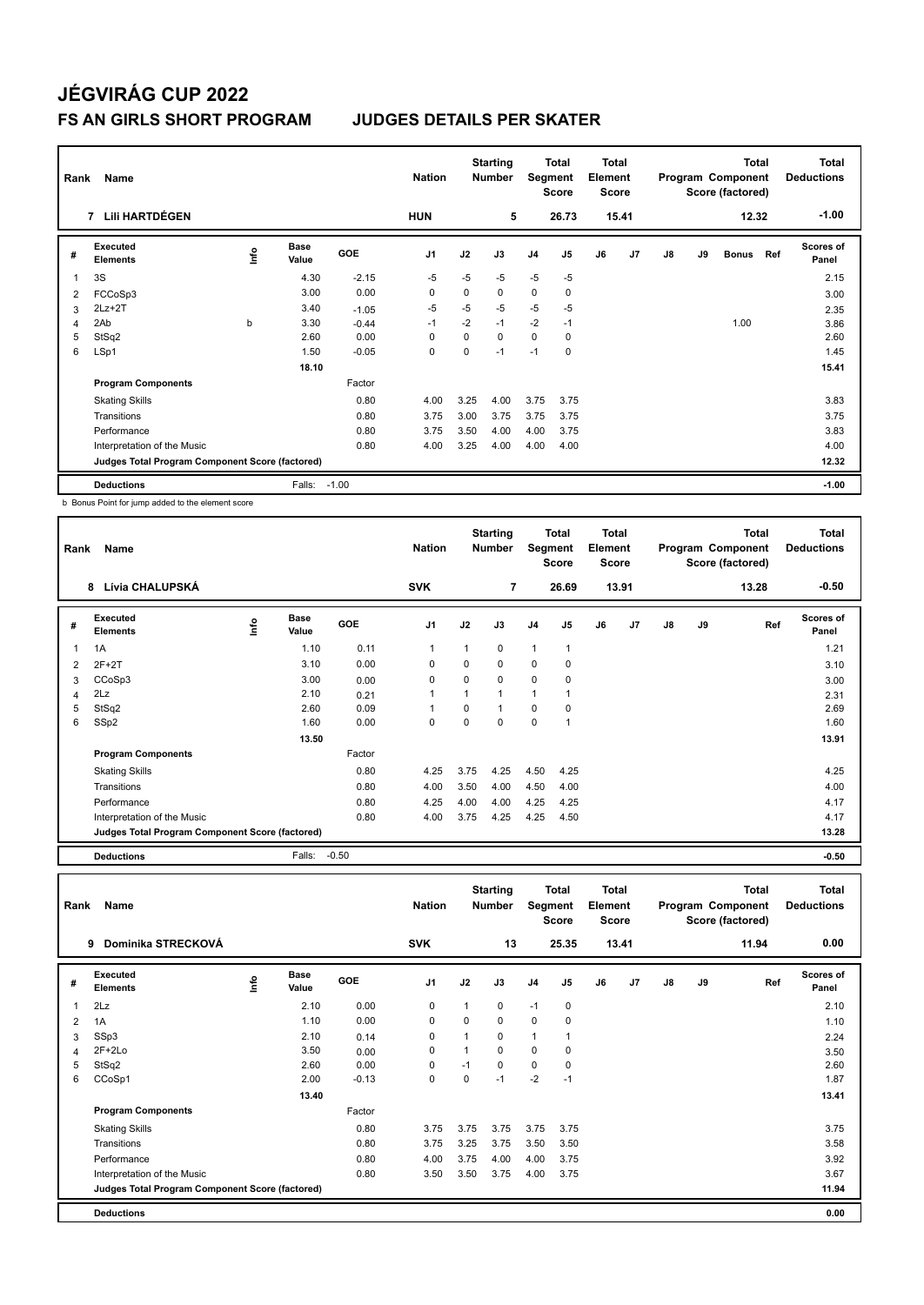| Rank | Name                                            |        |                      |            | <b>Nation</b>  |                | <b>Starting</b><br><b>Number</b> | Segment        | <b>Total</b><br><b>Score</b> | <b>Total</b><br>Element<br><b>Score</b> |       |               |    | <b>Total</b><br>Program Component<br>Score (factored) | <b>Total</b><br><b>Deductions</b> |
|------|-------------------------------------------------|--------|----------------------|------------|----------------|----------------|----------------------------------|----------------|------------------------------|-----------------------------------------|-------|---------------|----|-------------------------------------------------------|-----------------------------------|
|      | Lorna MACKOVÁ<br>10                             |        |                      |            | <b>SVK</b>     |                | 9                                |                | 25.00                        |                                         | 12.92 |               |    | 12.58                                                 | $-0.50$                           |
| #    | Executed<br><b>Elements</b>                     | ١nf٥   | <b>Base</b><br>Value | <b>GOE</b> | J <sub>1</sub> | J2             | J3                               | J <sub>4</sub> | J5                           | J6                                      | J7    | $\mathsf{J}8$ | J9 | Ref                                                   | <b>Scores of</b><br>Panel         |
| 1    | 2Aq                                             | q      | 3.30                 | $-1.65$    | $-5$           | $-5$           | $-5$                             | $-5$           | $-5$                         |                                         |       |               |    |                                                       | 1.65                              |
| 2    | $2F+1Lo*$                                       | $\Phi$ | 1.80                 | $-0.90$    | $-5$           | $-5$           | $-5$                             | $-5$           | $-5$                         |                                         |       |               |    |                                                       | 0.90                              |
| 3    | SSp3                                            |        | 2.10                 | 0.14       | 0              |                | 0                                | $\overline{1}$ |                              |                                         |       |               |    |                                                       | 2.24                              |
| 4    | 2Lz                                             |        | 2.10                 | 0.14       | 0              |                | $\Omega$                         | $\overline{1}$ |                              |                                         |       |               |    |                                                       | 2.24                              |
| 5    | CCoSp3                                          |        | 3.00                 | 0.20       | 1              | $\overline{2}$ | $\Omega$                         | $\mathbf{1}$   | $\mathbf 0$                  |                                         |       |               |    |                                                       | 3.20                              |
| 6    | StSq2                                           |        | 2.60                 | 0.09       | $\mathbf{1}$   |                | $\Omega$                         | $\mathbf 0$    | $\Omega$                     |                                         |       |               |    |                                                       | 2.69                              |
|      |                                                 |        | 14.90                |            |                |                |                                  |                |                              |                                         |       |               |    |                                                       | 12.92                             |
|      | <b>Program Components</b>                       |        |                      | Factor     |                |                |                                  |                |                              |                                         |       |               |    |                                                       |                                   |
|      | <b>Skating Skills</b>                           |        |                      | 0.80       | 4.25           | 4.50           | 3.75                             | 4.00           | 4.00                         |                                         |       |               |    |                                                       | 4.08                              |
|      | Transitions                                     |        |                      | 0.80       | 4.00           | 4.25           | 3.75                             | 3.50           | 3.75                         |                                         |       |               |    |                                                       | 3.83                              |
|      | Performance                                     |        |                      | 0.80       | 4.25           | 3.50           | 4.00                             | 4.00           | 3.50                         |                                         |       |               |    |                                                       | 3.83                              |
|      | Interpretation of the Music                     |        |                      | 0.80       | 4.25           | 4.00           | 4.00                             | 3.75           | 4.00                         |                                         |       |               |    |                                                       | 4.00                              |
|      | Judges Total Program Component Score (factored) |        |                      |            |                |                |                                  |                |                              |                                         |       |               |    |                                                       | 12.58                             |
|      | <b>Deductions</b>                               |        | Falls:               | $-0.50$    |                |                |                                  |                |                              |                                         |       |               |    |                                                       | $-0.50$                           |

\* Invalid element q Jump landed on the quarter

| Rank         | Name                                            |         |                      |            | <b>Nation</b>  |      | <b>Starting</b><br><b>Number</b> | Segment        | <b>Total</b><br><b>Score</b> | Total<br>Element<br><b>Score</b> |                |    |    | <b>Total</b><br>Program Component<br>Score (factored) | <b>Total</b><br><b>Deductions</b> |
|--------------|-------------------------------------------------|---------|----------------------|------------|----------------|------|----------------------------------|----------------|------------------------------|----------------------------------|----------------|----|----|-------------------------------------------------------|-----------------------------------|
| 11           | Dorina SZIGETI                                  |         |                      |            | <b>HUN</b>     |      | $\mathbf{2}$                     |                | 24.83                        |                                  | 12.97          |    |    | 11.86                                                 | 0.00                              |
| #            | Executed<br><b>Elements</b>                     | lnfo    | <b>Base</b><br>Value | <b>GOE</b> | J <sub>1</sub> | J2   | J3                               | J <sub>4</sub> | J <sub>5</sub>               | J6                               | J <sub>7</sub> | J8 | J9 | Ref                                                   | <b>Scores of</b><br>Panel         |
| $\mathbf{1}$ | 2A<                                             | $\prec$ | 2.64                 | $-0.88$    | $-5$           | $-3$ | $-3$                             | $-4$           | $-3$                         |                                  |                |    |    |                                                       | 1.76                              |
| 2            | CCoSp3                                          |         | 3.00                 | 0.30       | 1              |      | $\mathbf{1}$                     | $\mathbf 0$    | $\overline{1}$               |                                  |                |    |    |                                                       | 3.30                              |
| 3            | 3S<<                                            | <<      | 1.30                 | $-0.61$    | -5             | $-4$ | $-5$                             | $-5$           | $-4$                         |                                  |                |    |    |                                                       | 0.69                              |
| 4            | 2F!+2Lo                                         |         | 3.50                 | $-0.18$    | $-1$           | $-1$ | $-1$                             | $-2$           | $-1$                         |                                  |                |    |    |                                                       | 3.32                              |
| 5            | StSq1                                           |         | 1.80                 | 0.00       | 0              | $-1$ | 0                                | $\mathbf 0$    | 0                            |                                  |                |    |    |                                                       | 1.80                              |
| 6            | SSp3                                            |         | 2.10                 | 0.00       | 0              |      | 0                                | 0              | 0                            |                                  |                |    |    |                                                       | 2.10                              |
|              |                                                 |         | 14.34                |            |                |      |                                  |                |                              |                                  |                |    |    |                                                       | 12.97                             |
|              | <b>Program Components</b>                       |         |                      | Factor     |                |      |                                  |                |                              |                                  |                |    |    |                                                       |                                   |
|              | <b>Skating Skills</b>                           |         |                      | 0.80       | 3.75           | 3.50 | 4.00                             | 3.50           | 3.75                         |                                  |                |    |    |                                                       | 3.67                              |
|              | Transitions                                     |         |                      | 0.80       | 3.50           | 3.50 | 3.50                             | 3.50           | 3.50                         |                                  |                |    |    |                                                       | 3.50                              |
|              | Performance                                     |         |                      | 0.80       | 3.75           | 3.75 | 4.00                             | 4.00           | 3.50                         |                                  |                |    |    |                                                       | 3.83                              |
|              | Interpretation of the Music                     |         |                      | 0.80       | 3.75           | 3.50 | 4.00                             | 3.75           | 4.00                         |                                  |                |    |    |                                                       | 3.83                              |
|              | Judges Total Program Component Score (factored) |         |                      |            |                |      |                                  |                |                              |                                  |                |    |    |                                                       | 11.86                             |
|              | <b>Deductions</b>                               |         |                      |            |                |      |                                  |                |                              |                                  |                |    |    |                                                       | 0.00                              |

< Under-rotated jump << Downgraded jump ! Not clear edge